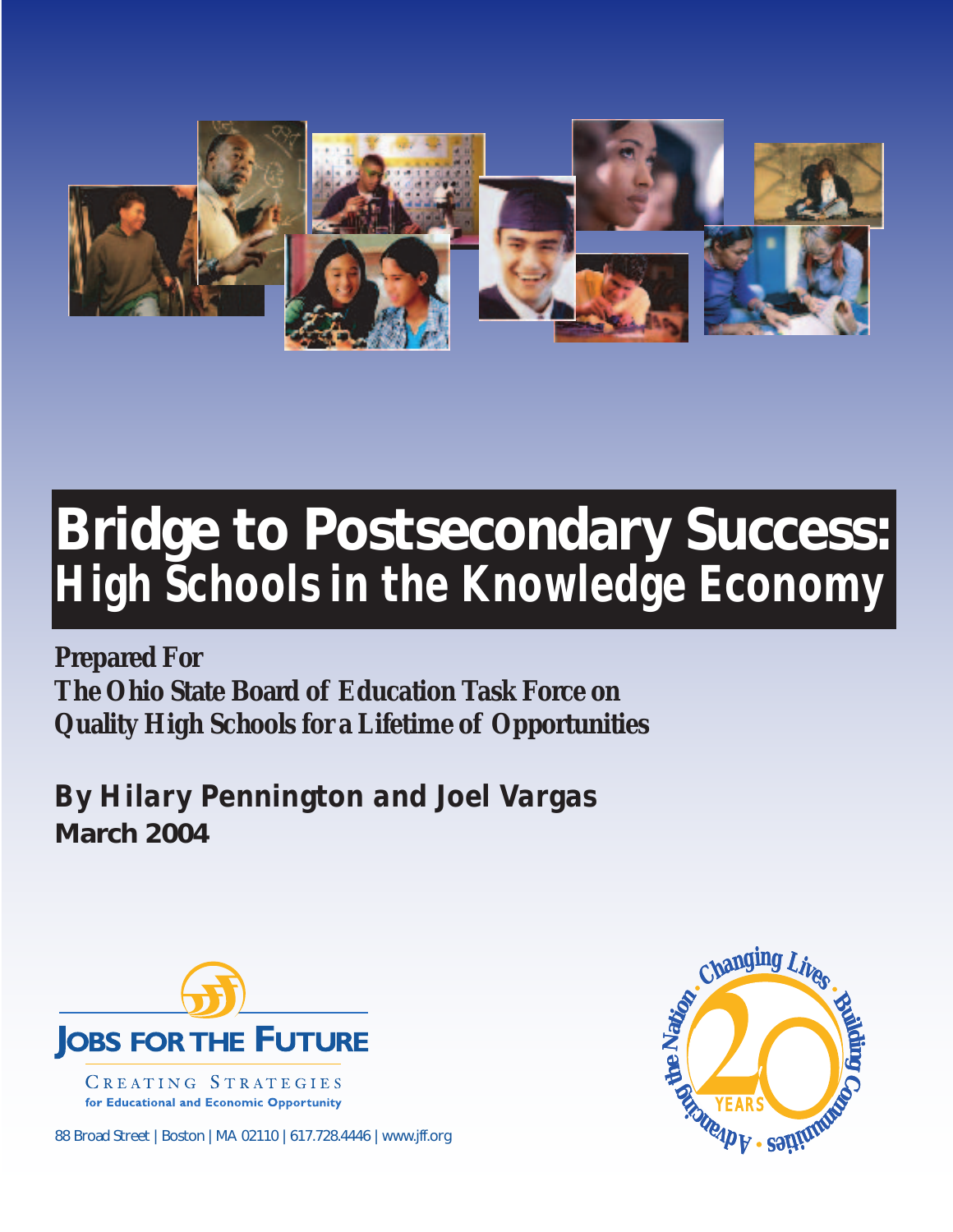## **Bridge to Postsecondary Success:** *High Schools in the Knowledge Economy*

## **Introduction**

To thrive in the 21st century economy, all young people will need some education beyond high school. Whether in two- or four-year colleges or in programs granting credentials for employment in familysustaining careers, obtaining postsecondary education and training has become imperative—all the more so in an era when employers now require the same kinds of skills as colleges.

For Ohio to increase dramatically the number of students prepared for and completing education beyond high school, it must treat high school reform as part of a pipeline to postsecondary learning, not an end in itself. The state should give priority to policies that increase the college preparedness of high school students, smooth the transition between high school and postsecondary education or training, and reconnect dropouts to education pathways toward postsecondary credentials. The purpose of the paper is to provide the Task Force with strategies to consider for achieving these goals.

#### *Rationale*

Over the past two decades, the U.S. economy has changed substantially. Education beyond high school is now a prerequisite for entering the middle class. About one out of three jobs today requires formal higher education. Moreover, while the United States currently has a surplus of workers with the education to obtain these jobs, retirements among the baby boom generation will turn this surplus into a shortage in the coming decades. By one estimate, we will need 14 million more workers with some college education than our educational systems have produced (Carnevale 2003).

Given the dramatic rise in the benefits of postsecondary attainment, the poor performance of our education pipeline is shocking. Only 67 out of every 100 students who enter the ninth grade graduate from high school; only 38 enter college, 26 remain enrolled in college after their sophomore year, and 18 graduate with at least an Associate's degree within six years of graduating from high school.1 The numbers are even worse for lowincome students and for African Americans and Hispanics, the fastest growing proportion of the youth cohort and those who traditionally have been least well served by our education system.

Ohio ranks slightly below the national average on these measures. Only 17 percent of its ninth graders graduate from high school on time, go directly to college, return for their second year, and graduate within 150 percent of program time.2 Twenty-four percent of Ohio's adult population (ages 25 to 44) had a Bachelor's degree or higher in 2000, compared to the national average of 27 percent.

These trends suggest that education systems designed for Ohio's past ill suit its future. Part of the problem is that Ohio treats the secondary and postsecondary systems as separate "silos" rather than as interdependent. For example, in many urban centers, high school graduates enter local two- and four-year colleges with literacy and mathematics skills well below the levels necessary to begin college-level courses. Colleges respond to these students' academic needs with remedial courses, but many of the freshmen are so poorly skilled that one, two, or even three remedial courses do not work. Paradoxically, urban high school students cannot gain

<sup>1</sup> See the Web site for the National Center for Higher Education Management Systems. The National Information Center for Higher Education Policymaking and Analysis. www.higheredinfo.org

<sup>2</sup> Ibid.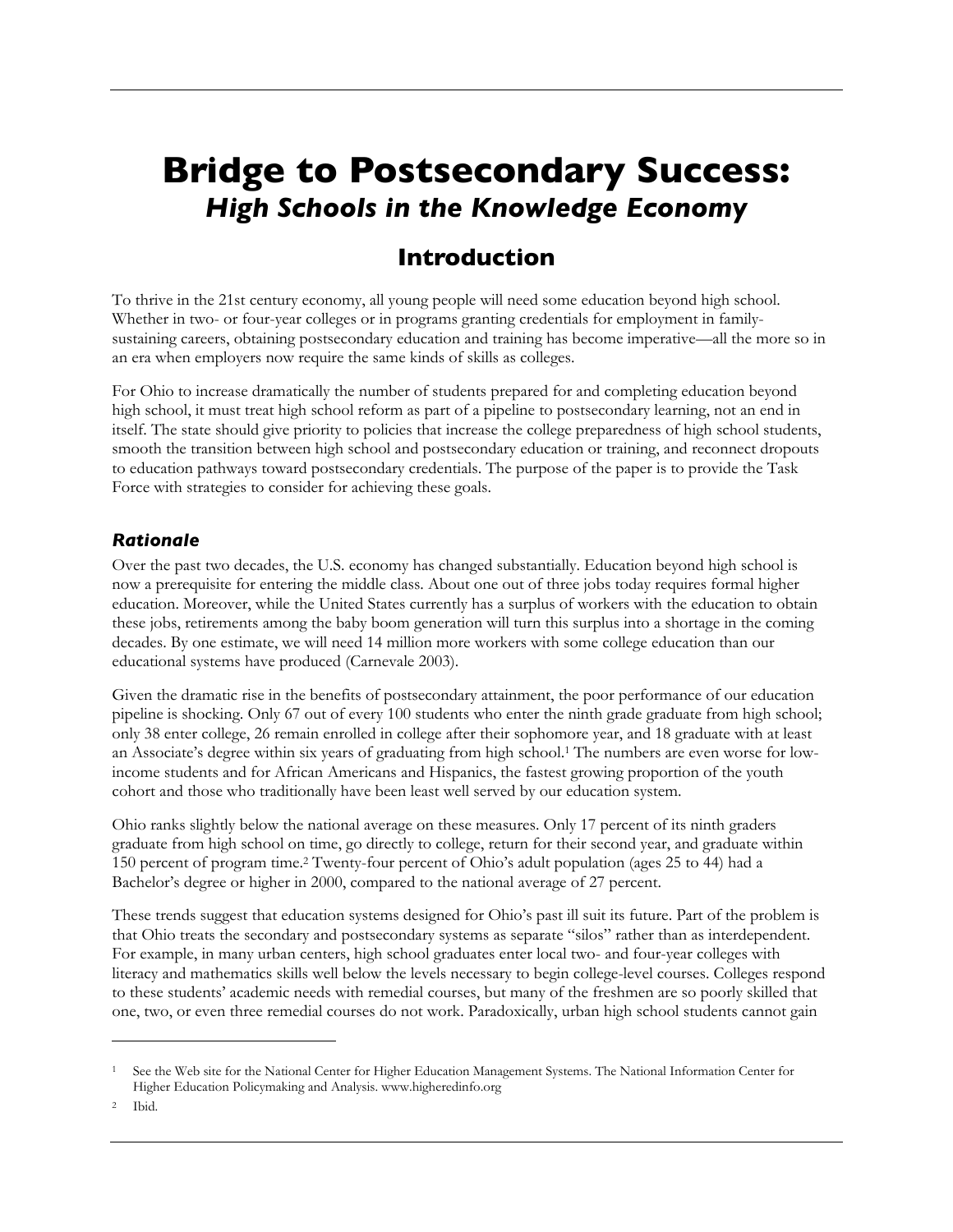better access to more rigorous courses or highly qualified teachers while, nearby, college faculty are teaching high school-level courses.

Improving the performance of the K-16 pipeline would yield many economic and civic returns for Ohio. Individuals with college degrees earn nearly \$1 million more over their lifetimes than those with only high school degrees, and they are more likely to vote and to volunteer (Joftus 2002). Ten thousand additional students with four-year degrees would add as much as \$250 million a year to a state economy (U.S. Census Bureau 2002). And in a time of tight budgets, improving the pipeline would yield an additional benefit: a far more effective use of limited resources.

To improve its high schools and increase their ability to prepare students for today's economy, Ohio must concentrate on four critical parts of its education pipeline:

- 1. Improve the level of high school preparation so that more youth graduate "college ready."
- 2. Improve the transitions between secondary and postsecondary education.
- 3. Reconnect dropouts to educational pathways toward postsecondary credentials.
- 4. Build a supportive systemic context enabling more communication and interaction across the secondary and postsecondary sectors.

Several general principles apply to all of these strategies:

- Make more demanding curricula available to all students.
- **Provide supports to help students succeed in demanding curricula (e.g., small schools, extended** learning time, intensive literacy and math instruction).
- Be innovative with the use of time and place in school design, engaging external partners.
- **Ensure that strategies promote equity in outcomes for traditionally underserved and under**performing students, as well as promote improvements for all.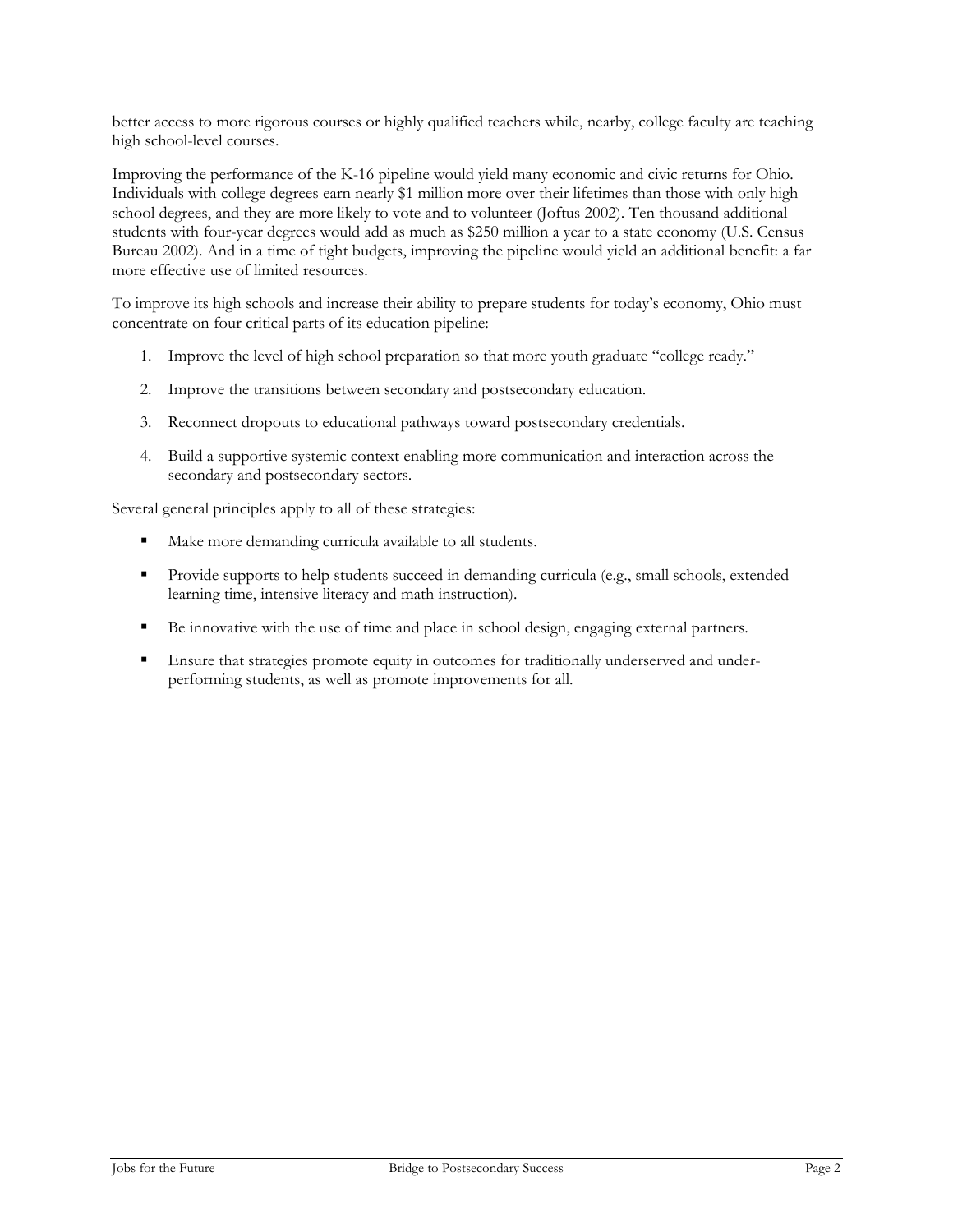## **Strategies for Improving Postsecondary Success**

- **1. Implement policies that promote college-level learning in high schools so that more students graduate "college ready."** *(see page 4)*
- Align standards and assessments.
- Increase the rigor of curricula.
- Implement "catch up" supports designed to accelerate progress for those falling behind.
- Promote more high-quality options for high school.

#### **2. Improve the transitions between secondary and postsecondary education.** *(see page 7)*

- Share data.
- Pursue dual enrollment or co-enrollment.
- Encourage partnerships between high schools and postsecondary institutions.
- Create middle colleges and early college high schools.

#### **3. Reconnect dropouts.** *(see page 10)*

- Count dropouts in accountability measures.
- Invest in and improve the alternative education system.
- Allow flexibility in the use of charters and new school funds for schools that address needs of dropouts effectively.
- $\blacksquare$  Make connections to postsecondary education, particularly community colleges.

#### **4. Create the systemic context to support these changes.** *(see page 13)*

- Set a stretch goal.
- Integrate the K-12 and postsecondary data systems into a single system.
- Create governance mechanisms that improve secondary and postsecondary alignment of goals, planning, and budgets.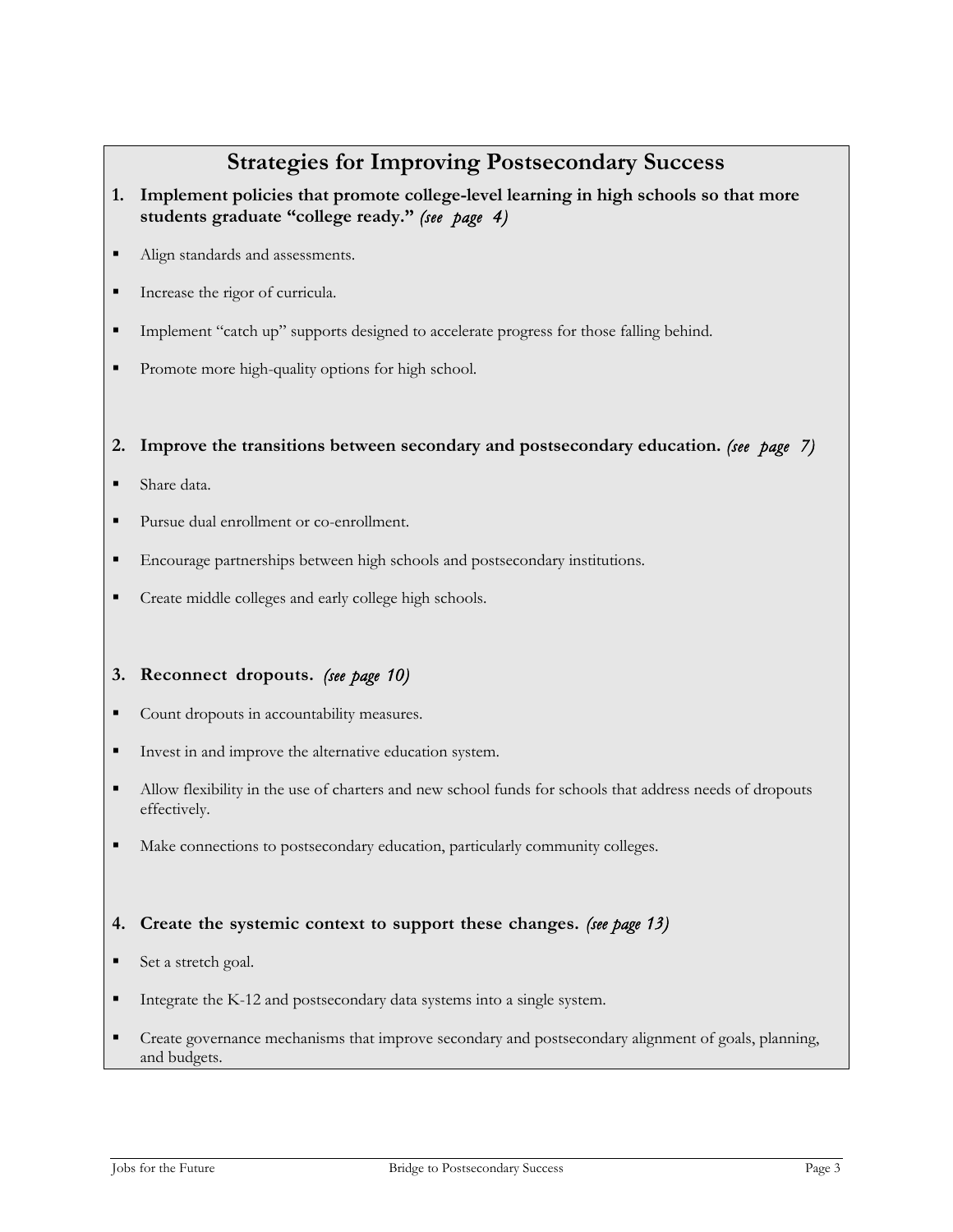#### *1. Implement policies that promote college-level learning in high schools so that more students graduate "college ready."*

#### *Strategies:*

- Align standards and assessments.
- Increase the rigor of curricula.
- **Implement "catch up" supports designed to accelerate progress for those falling behind.**
- Promote more high-quality options for high school.

For high schools to better prepare students for postsecondary credentials, Ohio must elaborate on its existing efforts to set educational standards, ensuring that those standards are calibrated with the skills needed to earn a postsecondary credential of value. To help all youth met heightened expectations, however, struggling students need access to extra support systems and high-quality secondary school options.

#### *Align standards and assessments.*

Like most states, Ohio has made great progress in identifying what young people should know and be able to do at different points in their K-12 education, yet it has done so with little input from the two key "consumers" of its "products": colleges and employers. As a result, the standards tested by high school exit exams are below those that public colleges use to determine admission and placement into non-remedial courses. Better aligning high school exit requirements with the expectations of colleges and employers is a powerful lever the state can use to improve the performance of its pipeline.

 The American Diploma Project report, *"Ready or Not: Creating a High School Diploma that Counts"* (2004), provides an example of benchmarks that states can use to align their K-12 standards with the expectations of the postsecondary sector. The benchmarks are based on interviews with college personnel and employers in high-growth career fields. States that have partnered with the American Diploma Project—Kentucky, Indiana, Texas, Nevada, and Massachusetts—are using the benchmarks to examine and realign their standards, high school curricula, and assessments.

Examples of realignment efforts can be found in other states as well.

- Oregon has been working on K-16 alignment since 1993 through its Proficiency-based Admission Standards System (PASS).
- The City University of New York system has announced that a math or English Regents exam score of 75 or higher will guarantee entrance to CUNY without the need for remedial coursework.
- The California State University system recommends that high schools administer the system's placement exam to tenth graders so that the students and their teachers better understand the university's expectations.

#### *Increase the rigor of the core curriculum.*

In concert with standards and assessments, states can use curriculum as a tool to help high schools promote better postsecondary preparation. A growing body of evidence suggests that students who take a rigorous curriculum in high school are more likely to enter and succeed in college than those do not (Adelman 1999). Yet the norm in comprehensive high schools is to permit some students (often minority and low-income) to take watered-down courses that do not meet postsecondary expectations. Based on such findings, a number of states have begun to strengthen curriculum requirements at the high school level, as Ohio is now doing.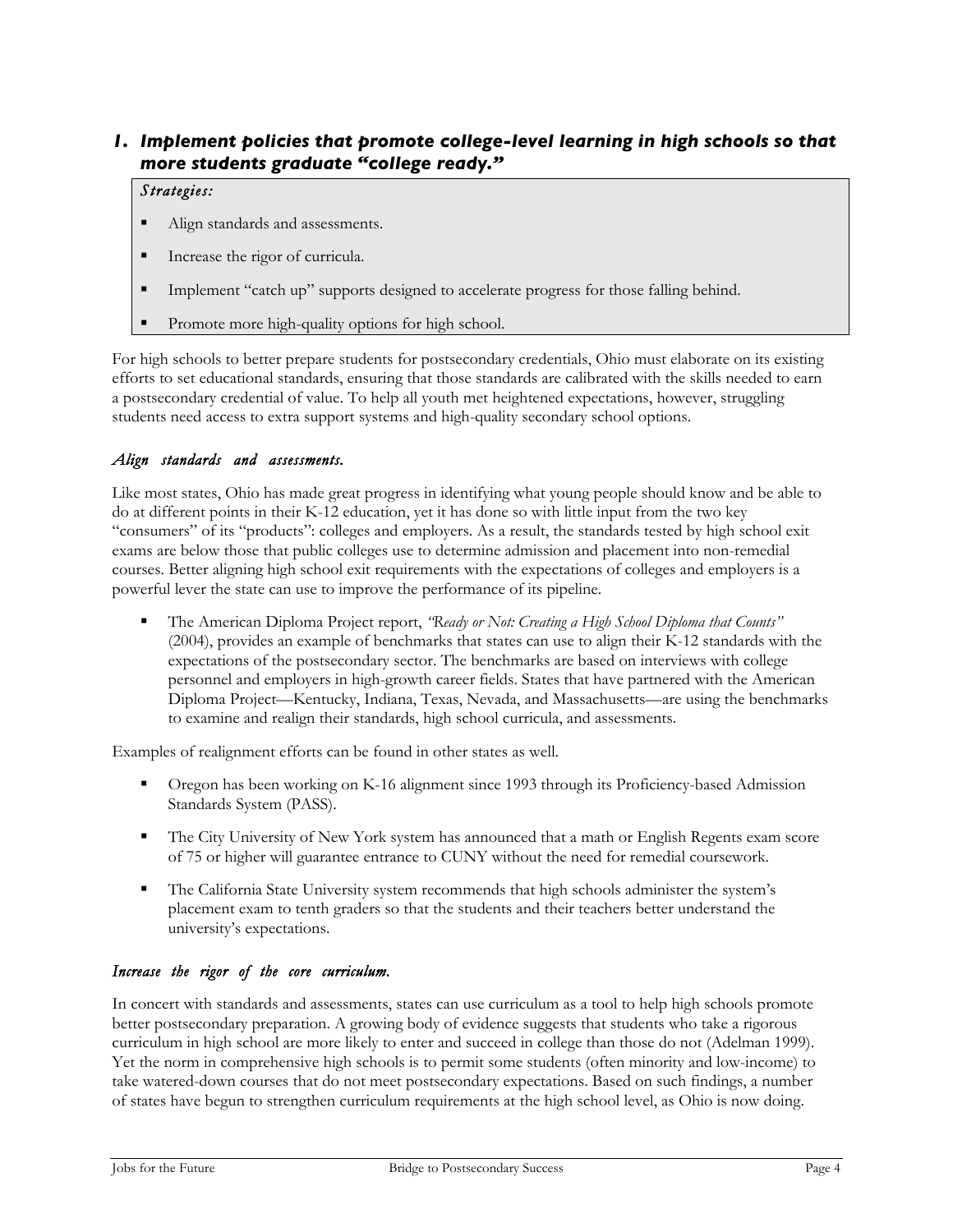Over the past 15 years, Indiana has implemented policies and programs that have moved its collegegoing rate from 37 percent (ranked  $40<sup>th</sup>$  in the country) to 60 percent (ranked  $17<sup>th</sup>$ ).<sup>3</sup> At the center of Indiana's strategies is a set of more rigorous courses known as the Core 40. The state has linked college financial aid to the Core 40 curriculum and implemented a marketing and information campaign to raise awareness among students and their families about the importance of the Core 40. More and more students are graduating having taken the Core 40 curriculum, and the state is considering making it the default high school curriculum (i.e., the courses students take unless they opt out of them).

To ratchet up curricular rigor, several states have created incentives and supports for local districts to expand their Advanced Placement offerings, particularly to students who test as low as the 65th percentile in reading. Local program findings show that, with support, average and low-achieving high school students can prepare for college and succeed in AP programs (Crist, Jacquart, and Shupe 2002). Initiatives in Minnesota and Texas have increased AP course offerings and enrollments for underrepresented students, in part by providing special professional development to teachers and financial incentives to schools and students.

Nevertheless, adding AP offerings has potential risks. It could pull the best educated teachers away from lower-performing students who most need them. Also, it could deny college credit if students do not pass the exam due to poor teaching. For these reasons, concurrent enrollment may be a more promising strategy for delivering college-level content to high school students *(see section 2).*

#### *Implement "catch up" supports for students who lag behind.*

Setting the bar higher for all students must be accompanied by supports for those who struggle, enabling acceleration rather than the escape routes of watered-down curricula. Schools that enable postsecondary success for such students provide timely and intensive intervention to help them stay on track. A study of higher performing high schools in Massachusetts found that the schools typically provided additional instruction in core subject areas through extended day programming (Jobs for the Future and the Center for Collaborative Education 2003). Hundreds of high schools across the country have adopted the AVID (Advancement via Individual Determination) model of extra support and advisement as part of the school day in support of underrepresented students taking college preparatory curricula and AP courses.

States can encourage schools to provide these supports by offering enhanced resources and discretion over those resources so that they can create support programs that meet their students' needs. With the advent of higher state standards, Illinois and Arkansas correspondingly made increased investments in summer school and other support programs (Martinez and Bray 2002). A recent Massachusetts report suggests that another effective strategy is to target state grants for districts to provide supplemental support services to students who are at risk of failing to meet standards (Mass Insight Education and Research Institute 2003).

#### *Promote more learning options.*

It is natural and commendable for states to focus on improving standards, assessments, and curricula. Yet these efforts will not succeed without a complementary focus on building better and new high schools because there is a glaring shortage of schools that help low-achieving high school students to graduate and prepare for postsecondary success. We must learn from what is already known about quality learning environments and the state policies that promote their successful practices and expansion.

Research by JFF, Pathways to College, and others has found that schools achieving outstanding results make it their mission to get their students to complete postsecondary credentials; they organize themselves accordingly, blending the best of cognitive challenge and youth development approaches. They also align

 $\overline{a}$ 

<sup>3</sup> See St. John, Musoba, Simmons, and Chung (2002), based on compilation of data from *Postsecondary Education Opportunity*, August 2000 (www.postsecondary.org).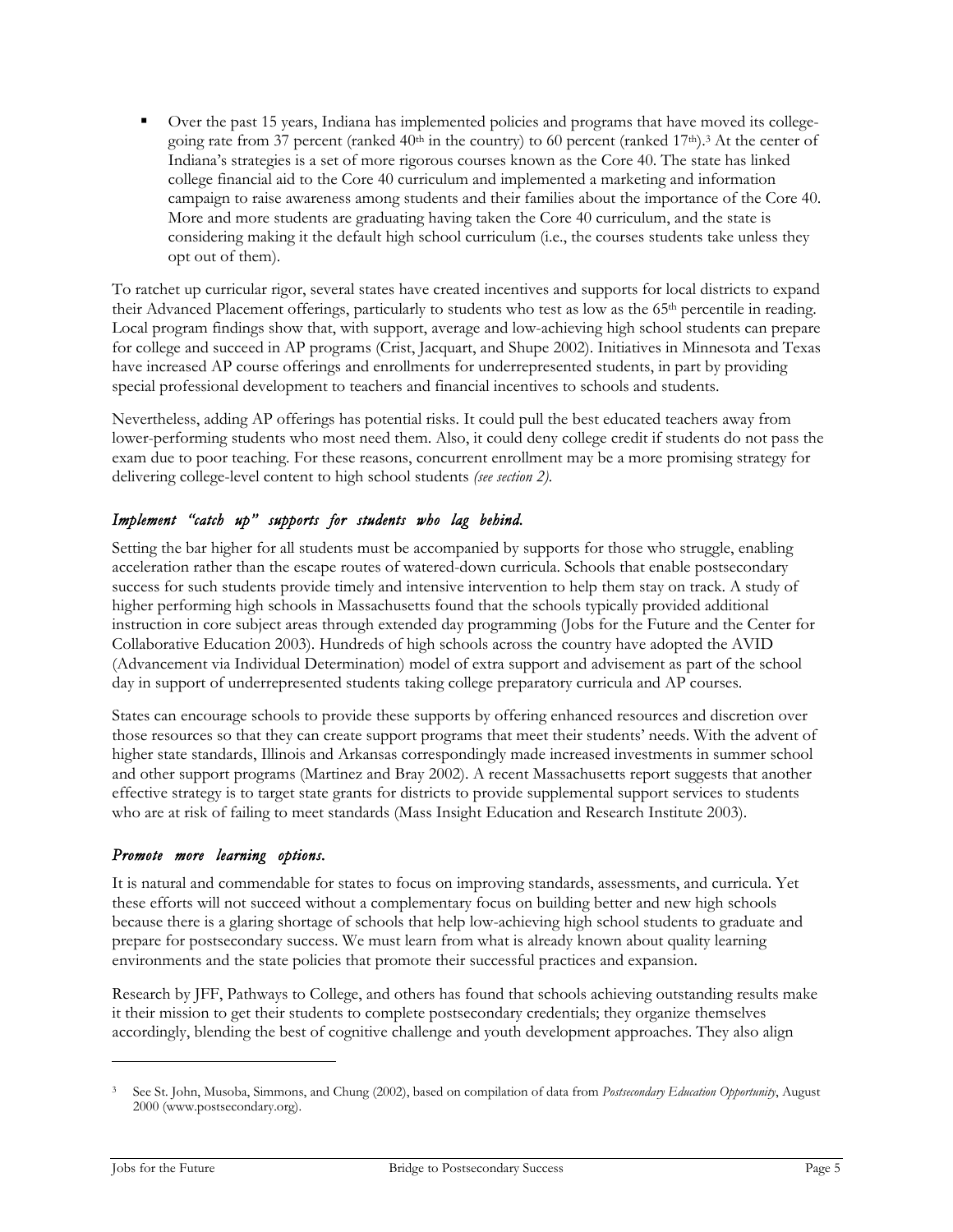their expectations, curricula, and assessments with those of postsecondary institutions. They place lowachieving students in advanced courses, giving them the help they need to succeed through tutors, advisory systems, and longer blocks of time for core courses. Further, these schools help connect students to the world beyond the high school walls by internships, community service, and work experience. And they set up data systems to track students over time, gathering information on how students do after graduation and using that data to improve instruction and advisory systems (Camblin, Gullatt, and Klopott 2003; Jobs for the Future and the Center for Collaborative Education 2003).

Another pattern emerges in the success of these schools: smaller is better. Whether in standalone schools of no more than 400 students or autonomous schools located within a larger education facility, the personalization of small schools can yield particular dividends for minority and low-income students, without necessarily costing the state more.

 A Massachusetts study found that seven of nine higher performing schools in the state had enrollments of 400 or less, while the other two large schools also tried to organize themselves into smaller learning environments (Jobs for the Future and the Center for Collaborative Education 2003). At University Park Campus School in Worchester, which spans the seventh through twelfth grades, almost all students come from low-income families and start with reading levels of fourth grade and below. Yet the school ranks in the top 12 high schools in the state on the Massachusetts Comprehensive Assessment System, and all of its graduates go on to college. Notably, the school's per-pupil costs are comparable to larger schools in the Worchester school district.

*Design financing strategies that promote new school models:* Ohio already has a strong tradition of using small schools as part of its high school reform initiatives, utilizing partnerships with local and national foundations. It can further expand the supply of good public school options through financing strategies that stimulate and support new school models. These strategies should, for example, encourage multiple educational providers to operate schools that meet a range of needs and interests while preparing all students for postsecondary success. There are two possibilities for enhancing the variety of providers: broadening existing charter (community) school legislation and enabling school funds to follow at-risk, low-income students to alternative settings.

*Explore how community school laws could create more high-quality high schools and promote links to postsecondary institutions:* Charter (community) school laws are among the more promising, lower-cost ways for states to promote and finance an expansion of publicly funded learning options for high school-age youth. In several states, colleges and universities have a special status in applying for charters for new schools. If used to create new high schools, these provisions can strengthen the linkages between secondary and postsecondary institutions through geographic proximity, curricular support, and faculty interaction.

More effective state charter laws tend to include the following provisions:

- $\triangleright$  Multiple authorizing entities in addition to school districts, including universities, community-based organizations, and the state;
- $\triangleright$  Autonomy in budgeting, staffing, and day-to-day operations in exchange for being held to the same accountability standards and expectations as all other schools; and
- $\triangleright$  Access to startup capital and financing for facilities to help overcome the initial challenges of launching a new school.
	- Minnesota's charter school legislation allows for authorizing entities in addition to school districts, including higher education institutions and nonprofit organizations. An appeals process exists for applicants who do not get approval from their school district. State per-pupil funding is at the same level that school districts receive. The state also makes funds available for leasing school facilities and for startup costs in the first two years.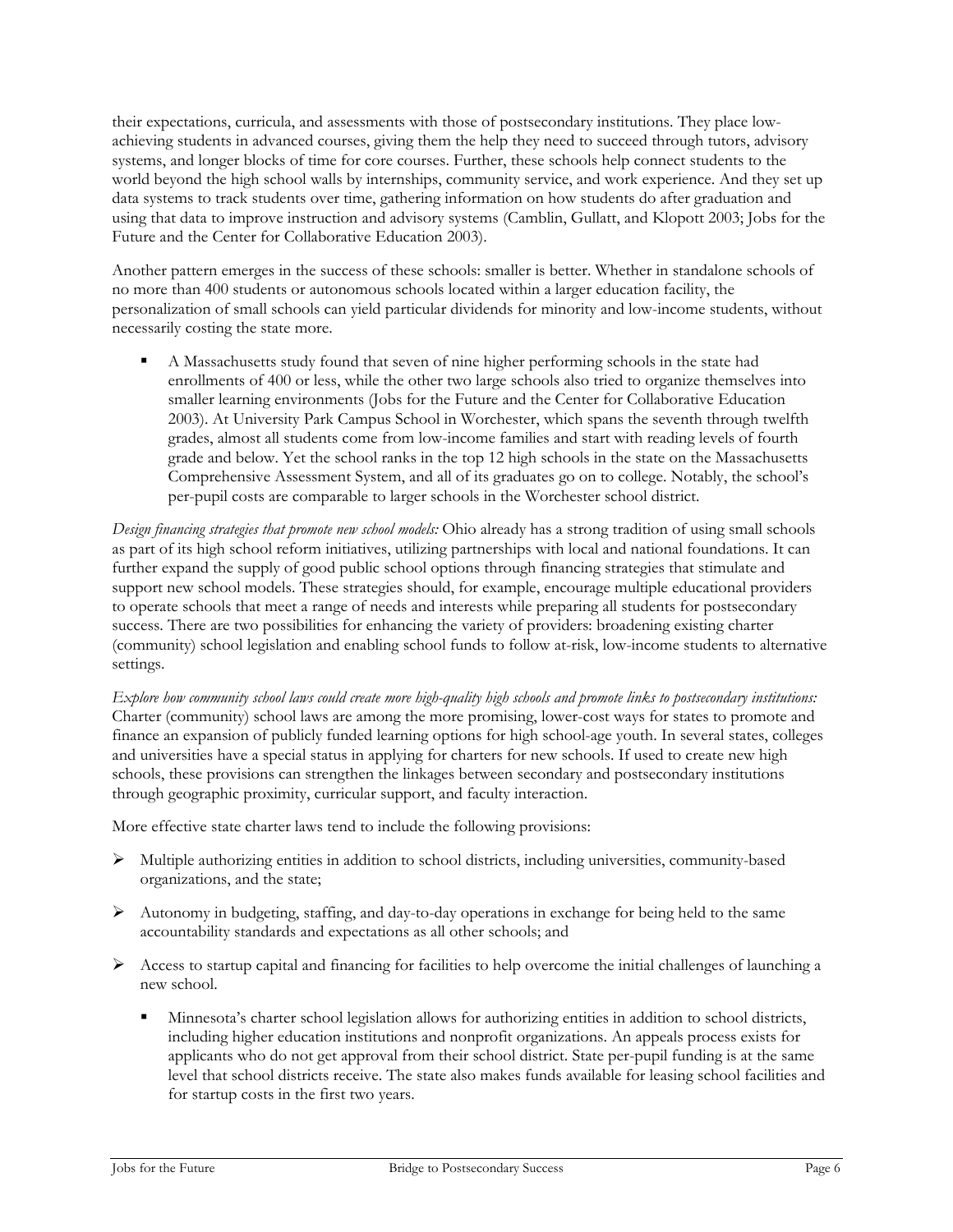*Explore ways for education funds to follow the student:* In an environment where funding flows primarily to districts, charter school financing has been one popular option for supplying learning alternatives. Another approach is to "let the dollars follow the student," which can make it economically attractive for alternative providers to serve struggling students from low-performing schools. In urban communities, where there are simply too few effective high schools, this approach can expand effective schools interested in tapping a stable revenue source. Yet it is important that new providers be checked by accountability systems that are consistent with those under which existing schools operate.

The principle of letting the dollars follow the student should also be consistent with the principle of improving equity by making low-achieving, low-income youth more attractive to education providers and providing more money to schools with a high proportion of vulnerable youth. For example, states can limit this option to students who are clearly at risk of dropping out. They can also estimate the real costs of educating youth with learning disabilities or other risk factors and assign a higher "cost" to them because they are likely to require more intensive services. These policies would make lower-achieving students more attractive to serve and provide more equitable funding to schools with greater needs.

 **Wisconsin** and **Minnesota** allow state money to follow vulnerable youth through "children-at-risk" statutes enacted in the mid-1980s. The statutes enable public schools districts to contract with private, nonprofit, nonsectarian agencies to educate children who meet prescribed criteria for being "at risk." Districts with large numbers of dropouts and youth who meet the at-risk criteria must let those students choose alternative education environments. In Milwaukee, contracted providers are considered Milwaukee Public School system "partnership schools" and receive per-pupil funding at 80 percent of the average per-pupil expenditure. In Minnesota, about 30 community-based alternative schools operate within the Minneapolis Public Schools system under similar legislation; they account for 20 percent of the state's high school graduates (Smith and Thomases 2001).

At the far end of the "dollars follow the student" continuum of strategies is a more provocative idea for stimulating educational options. Most states' school finance systems penalize those who drop out before the end of high school, because public per-student expenditures are not portable and thus go unused by these students. To address this, leading high school reformers have proposed individual learning accounts that enable public education resources to follow students (Schwartz forthcoming; Toft 2002). The accounts would receive deposits from various forms of federal, state, and local aid, and they would be self-directed by students and parents to maximize students' learning experiences and choice of learning options.

#### *2. Improve the transitions between secondary and postsecondary education.*

#### *Strategies:*

- Share data.
- Pursue dual enrollment or co-enrollment.
- Encourage partnerships between high schools and postsecondary institutions.
- Create middle colleges and early college high schools.

If high schools are to prepare young people better for postsecondary education, they need to make stronger connections to postsecondary institutions and expose students early to college-level expectations and learning. Too many high school graduates subsequently wallow in remedial courses, with little conception of or access to the rigorous instruction and curriculum that are necessary for postsecondary success. High schools and the colleges that serve their graduates can no longer afford to operate in isolation, with standards that are uncoordinated and resources that are used inefficiently. The following strategies can forge stronger links between high school and college; they also raise provocative questions about the organization of the transition between secondary and postsecondary education.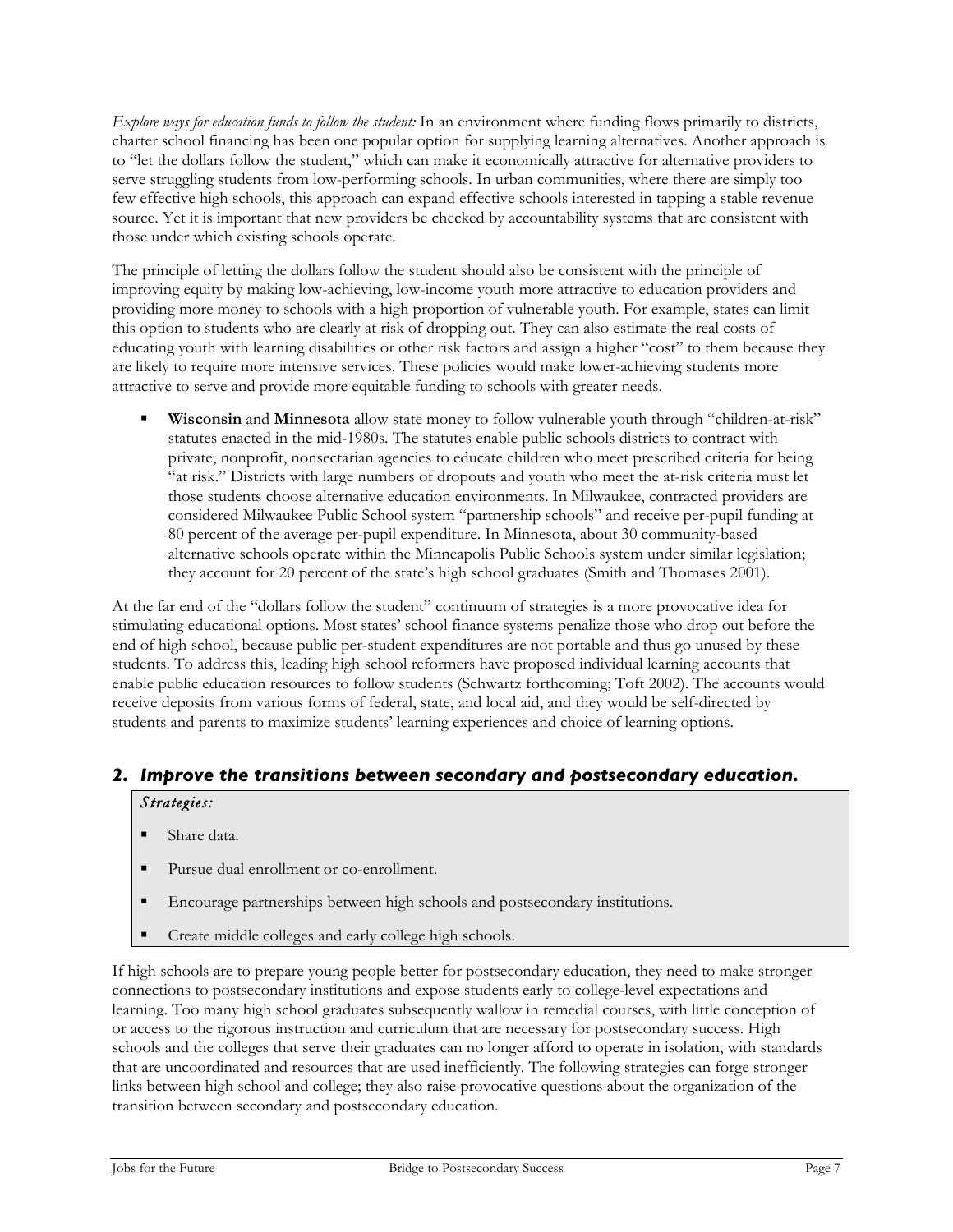#### *Promote rigorous curricular alignment by sharing college performance data with sending high schools and giving college entrance exams to high school students for diagnostic purposes.*

One way Ohio can make closer alignment take root locally is to encourage or mandate regular informationsharing between state colleges or universities and the high schools that send graduates to them. Some states' postsecondary data systems contain information on students' high school grade point averages, college credits, and other admissions data. Extracting this information has enabled states to develop feedback systems that give high schools information about their graduates' postsecondary performance. Moreover, administering college placement exams in the sophomore and junior years of high school helps convey information—or clearer "signals"—about the standards students must meet to do college work without remediation.

- In the early 1990s, **Minnesota** enacted legislation designed to provide better information to high schools on the college-readiness of their students. The law requires all public colleges and universities in the state to report to school districts on the developmental course-taking of their students within two years of graduation and on their performance on college placement tests and other performance measures used to determine college-readiness. Minnesota simultaneously amended the state's Government Data Practices Act. Colleges and universities can now report individually identifiable student data so school districts can make better use of the reported data for school improvement. A team of national researchers has found that institutionalizing this kind of feedback has two positive effects: it provides the high school with powerful information, and it increases the interaction between college and high school leadership (Venezia, Kirst, Antonio 2003).
- The **Oklahoma** State Regents for Higher Education pay for every public school student to participate in ACT's Educational Planning and Assessment System, a comprehensive student information system. EPAS has a decade-long track record of improving course preparation and college participation among Oklahoma students. As a result, more Oklahoma students plan for college, complete a college "core" curriculum, and move out of the lower ACT score range, which reduces the need for remedial education (National Governors Association 2003).

#### *Promote dual-enrollment programs that enable high school students to take college courses for credit.*

Dual enrollment exposes students to college-level study and enables them to earn high school and college credits simultaneously. State-authorized dual/concurrent enrollment programs can widen the bridge from high school to college, eliminating the redundancy of remediation and motivating students to begin to see themselves as college material. It also may help motivate many college-aspiring students to avoid "wasting" senior year when they do not choose or are not mandated to take more rigorous courses in grade 12 (Kirst 2000).

Over 32 states have created dual enrollment statutes, and several others have postsecondary institution- or system-level dual enrollment policies (Michelau 2001; Education Commission of the States 2004). Participation is growing rapidly as families respond to rising college costs and rising expectations for high school course offerings and quality. The better-subscribed programs open participation to any student in the state who meets entry requirements, regardless of whether their district participates in the program.

Most dual enrollment programs are limited to students with a B average or better, but states could revise their program eligibility to expand underrepresented populations' access to college courses and institutions. The experiences of such programs such as CUNY's College Now and middle colleges suggest that co-enrolling even relatively weak minority high school students in college classes can encourage their enrollment and success in college. *(See below for more information on College Now and middle colleges.)*

 **Washington**'s Running Start program began in the early 1990s. Qualified eleventh and twelfth graders can take college courses for free at the state's 34 community and technical colleges and three public universities. The school district pays the college tuition according to a state-set formula. In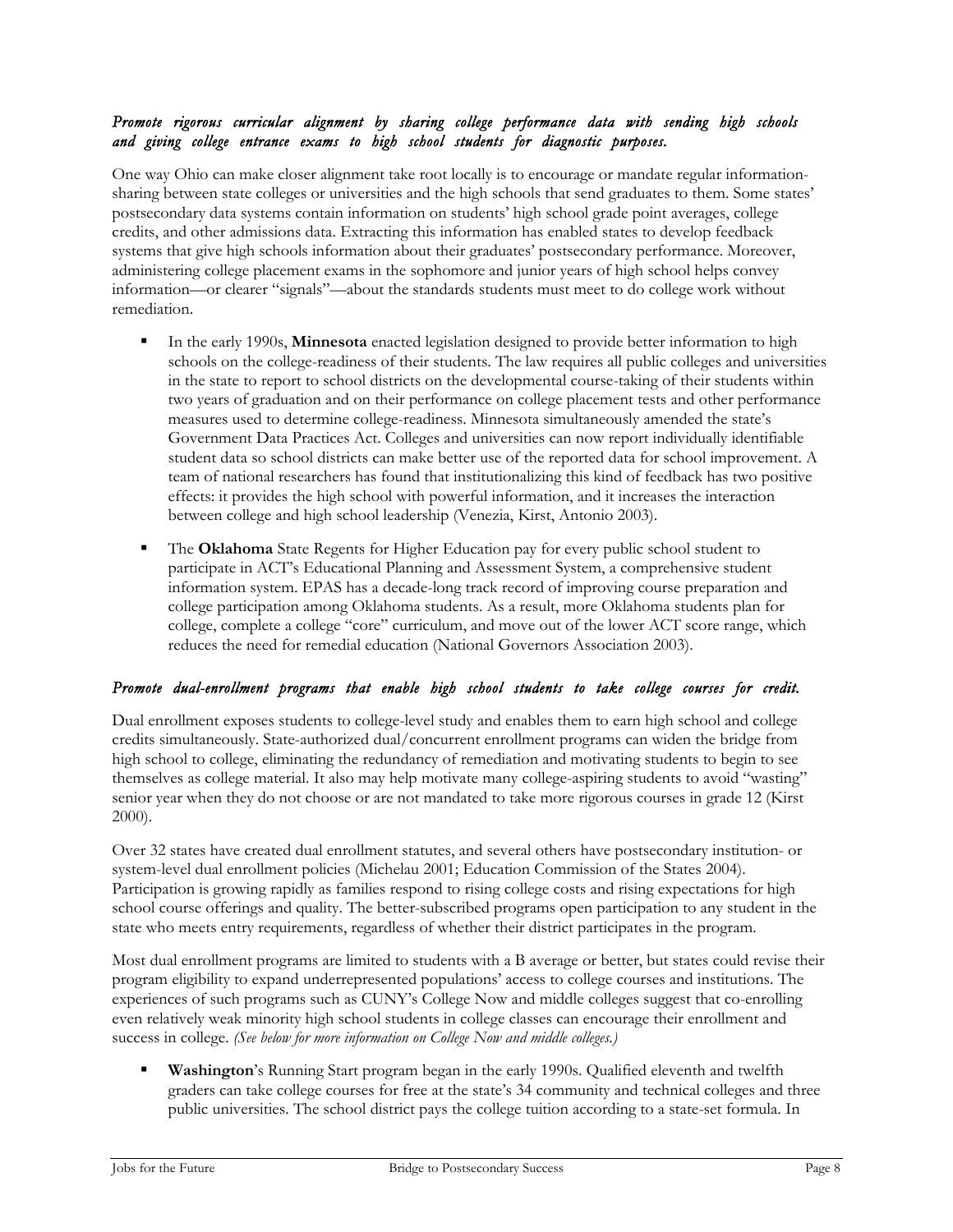2000-01, over 13,000 students took advantage of the program. Parents saved \$14 million in tuition, and taxpayers saved \$28.8 million in public education expenditures. Students performed well both in the program and after transferring to college (average GPA of 3.09 at the University of Washington, compared with a 3.18 GPA for community college transfers to the university). Running Start has to balance the sometimes competing goals of rigor and access. Also, at 16 percent, participation by African-American, Native-American, and Hispanic students is below their proportion in the total high school population (Washington State Board for Community and Technical Colleges 2002).

 **In New York City**, the school district, in partnership with the City University of New York, is making connections between high school and postsecondary education on behalf of students and creating a range of high-quality learning environments in which young people can excel. In College Now (which currently risks budget cuts because of the city's fiscal crisis), CUNY gives its placement exams for credit-bearing courses to eleventh graders in schools participating in the program. Students who pass those exams can immediately enter a dual enrollment program and start taking creditbearing courses at any CUNY institution. As a result, they leave high school much further along, reducing the time and money they will spend getting a postsecondary degree. Eleventh graders who fail the exam know this at the beginning of eleventh grade and can immediately start taking developmental, or remedial, education courses—not just in their high schools but also at the college level through the CUNY system. All 17 CUNY campuses and all 161 high schools in the city participate in College Now, which reaches 13,000 students, of whom over 10,000 are registered for dual-credit courses.

As is the case in Washington, in Ohio's dual enrollment program (the Postsecondary Options Enrollment Program—PSEO), Average Daily Membership funding for high school students follows them to pay for college courses while they are still high school students. This provides incentives for students to enroll concurrently, but high schools can perceive losses in having to surrender students and their ADM to colleges. An alternative approach to encouraging secondary-postsecondary cooperation would permit high schools and colleges to combine their respective per-pupil state reimbursements into a "K-16 Innovation Fund," granting joint discretion for funding dual enrollment and other cooperative activities.

#### *Encourage partnerships between high schools and postsecondary institutions.*

Partnerships between local high schools and postsecondary institutions can play a powerful role in improving high school outcomes. Strong partnerships promote increased understanding among high school and college faculty about how the secondary and postsecondary systems can work better for students, and they encourage the sharing of valuable resources for both partners.

 At the University Park Campus School in Massachusetts, which sends 100 percent of its students to college, Clark University hosts the high school on its campus. Clark jointly sponsors teacher training programs and collaborative professional development, provides tutoring and other academic supports to students, and offers dual enrollment in college courses.

Ohio can encourage colleges and universities to engage in meaningful partnerships with local high school districts in a number of ways. Elected officials could enlist all local two- and four-year universities to engage in a significant partnership with a low-performing high school. The state could also provide supplemental funding for dual enrollment arrangements that involve low-income and minority students. Another possibility is to encourage teacher preparation programs to operate in conjunction with school-college partnerships based on successful practices, such as those in the University Park-Clark partnership.

#### *Create new schools that blend high school and college.*

A number of schools are trying even bolder interventions that combine high school and college to avert remediation and promote acceleration to a postsecondary degree. Early college high schools, middle college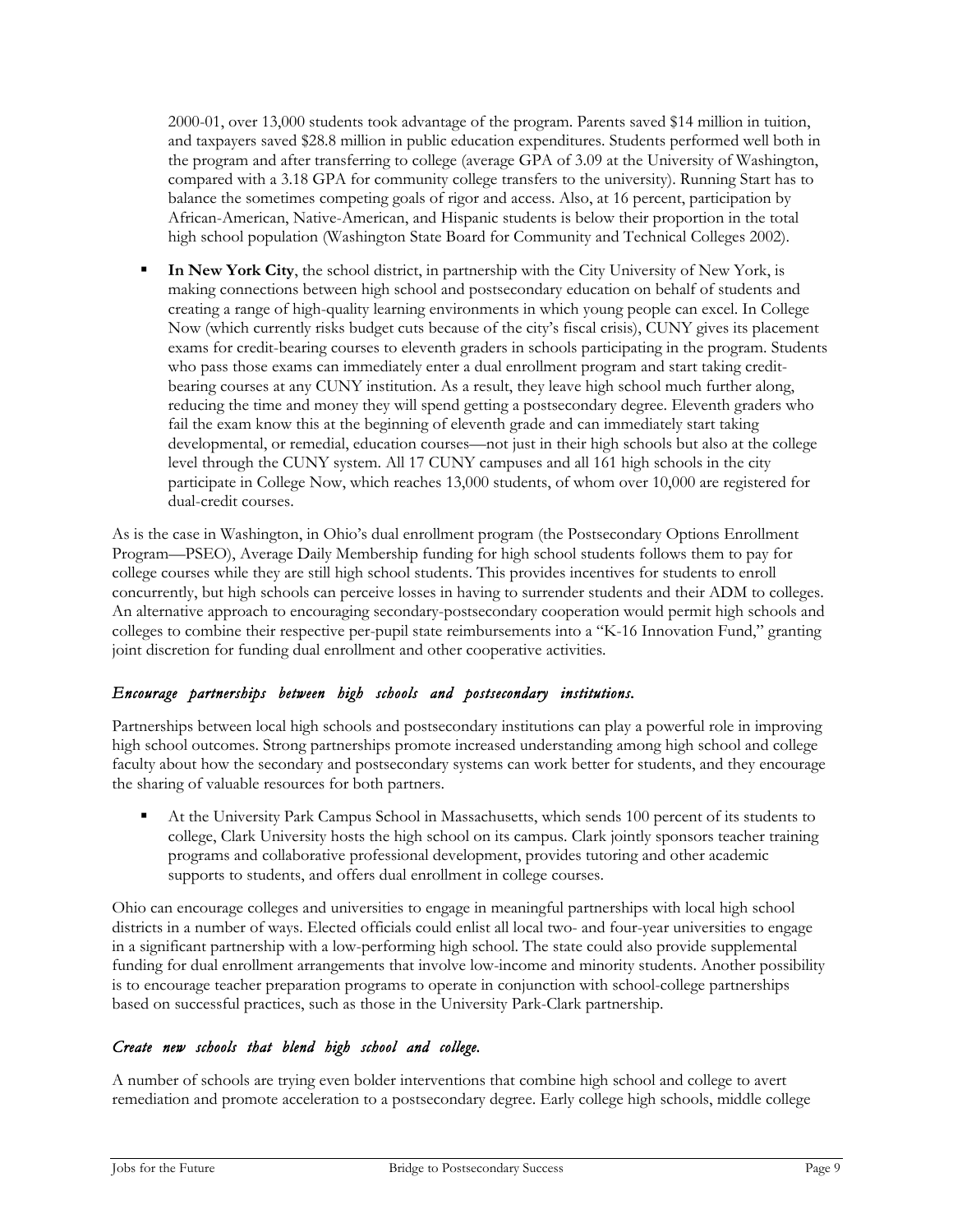high schools, and dropout recovery programs at community colleges enroll and support underrepresented, lower-performing students in college courses while they are in high school. Each involving students in grades 11 through 14, the schools create more flexible learning environments for struggling students by locating high schools on college campuses, introducing college-level curricula and expectations to students, and providing students with greater respect, independence, and personalized attention than they generally encounter in high school.

The over 30 middle colleges around the country are one example of these "blended institutions." These small high schools, situated on community college campuses, target low-performing youth and offer a combination of rigorous course work, extensive supports and personalization, and community internships. Interim findings from an evaluation of five middle colleges show that students achieved nearly a 100 percent pass rate in their college courses. Another recent report found that students in two California middle colleges were outperforming peers in their respective districts on statewide assessments and standardized tests (Cavalluzzo, Corallo, Jordan 2002).

Early college high schools are designed so that all students have the opportunity to complete a high school diploma and an Associate's Degree (or two years of transferable college credit) within five years. Through the Early College High School Initiative, over 135 schools following this model will be created nationally over the next five years. All early college high schools conduct outreach to middle school students to help them prepare for the college courses they will take in high school. They involve partnerships with a variety of institutions that can include district schools, charter schools, two- or four-year colleges, and both private and public universities. To enable acceleration for students, college courses supplant, rather than supplement high school courses – pushing the secondary and postsecondary partners to co-design and align their curricula. As singular institutions with one budget, these schools are co-governed by the secondary and postsecondary partners.

Ohio is a national leader in implementing early college high schools, leveraging partnerships with local and national foundations. Although the state and national initiative are fairly new, state polices favorable to these blended institutions are already becoming clear. The schools benefit from allowances for the flexible and innovative uses of funds across K-12 and postsecondary, articulated and transparent postsecondary credit transfer policies, and autonomy in budget, facilities, and the hiring of college instructors or adjunct personnel to teach dual credit courses.

#### *3. Reconnect dropouts.*

#### *Strategies:*

- Count dropouts in accountability measures.
- Invest in and improve the alternative education system.
- Allow flexibility in the use of charters and new school funds for schools that address needs of dropouts effectively.
- Make connections to postsecondary education, particularly community colleges.

Efforts to improve the educational pipeline are incomplete if they do not address the plight of youth who have dropped out of high school or are about to drop out. An added challenge is helping these students, who are the most disconnected from educational institutions, to regain their footing on a path toward a postsecondary credential that holds value.

The consequences of dropping out are devastating, both for the young people who fail to complete high school and for the state. In the old days, young people without education beyond high school could often get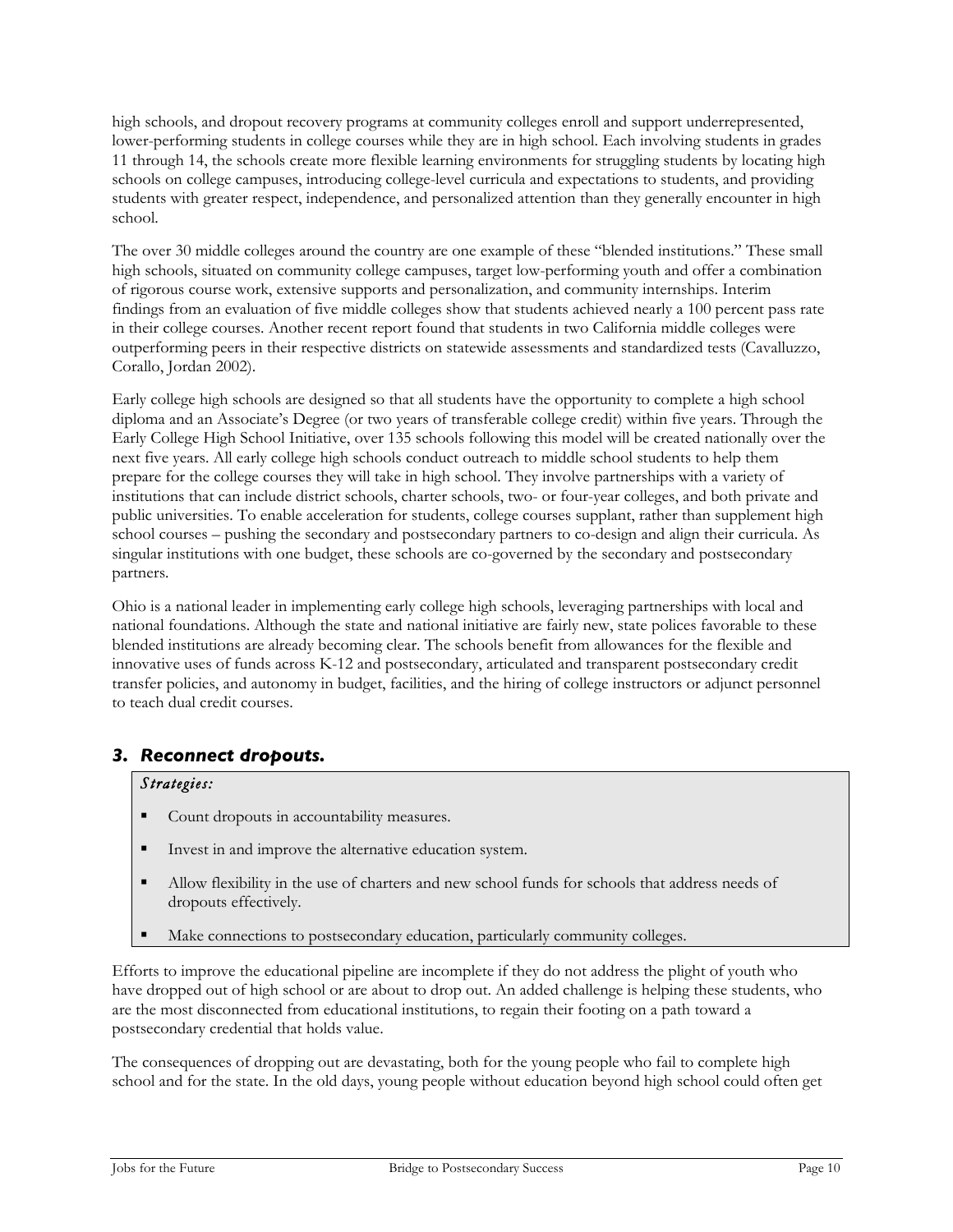family-sustaining work in service or manufacturing operations; today, they face lives of grinding economic struggle, virtually shut out from jobs that would allow them to build assets and support children of their own.

While a significant number of dropouts eventually complete a GED, this is a mixed blessing. Obtaining a GED is preferable to not earning any credential, but its benefits do not equal those of a regular high school diploma (National Research Council 2001). GED recipients fare less well than their diploma counterparts in postsecondary education and work. While many more GED recipients (30 percent) than dropouts (8 percent) obtain some postsecondary credits, less than 2 percent of GED holders compared to 36 percent of graduates complete four or more years of postsecondary education (National Research Council 2001). Similar patterns occur in labor market outcomes among dropouts, GED holders, and graduates (Sum, Mangum, Taggart 2002).

One of the most powerful things Ohio could do to improve the reach and equity of its high school reform efforts would be to address its dropout problem. Cleveland and Columbus are both among the nation's 35 largest cities with the lowest "promotion power" (lowest number of entering ninth graders who graduate four years later). High schools in these cities lose over 50 percent of their students (Balfanz and Letgers 2001).

#### *Count dropouts in accountability measures.*

A look at school practices and policies that produce such tragic outcomes suggests that these young people are as much "push-outs" as "dropouts." *The New York Times* put it this way in July 2003: "Many schools are trying to get rid of those who may tarnish the schools' statistics by failing to graduate on time. Even though state law gives students the right to stay in high school until they are 21, many students are being counseled, or even forced, to leave long before then." This could be an unintended consequence of No Child Left Behind's accountability provisions, and states must counteract it vigorously by ensuring that dropouts are counted accurately, that districts are held accountable for improving dropout outcomes, and that NCLB resources are used for after-school and year-round programming for older adolescents at risk of dropping out.

Few state accountability and data systems accurately track dropouts, but beginning to do so can be politically and technically complex. Pass rates on high-stakes graduation exams look worse if calculated as a percentage of ninth-graders who started high school in a given cohort rather than as a percentage of those who took the exam in twelfth grade. Yet counting dropouts accurately has both economic and educational benefits. Lower dropout rates are associated with an improved local economy.

 A recent study in Texas estimated the cost of school dropouts between 1987-1988 and 2001-2002 at \$488 billion in lost wages, decreased revenues, and increased public expenditures for welfare, unemployment, incarceration, and job training (Johnson 2002). Texas officials used this data to justify and build support for recent legislation that addresses the state's dropout problem.

#### *Invest in and improve the alternative education system.*

No state has an adequate system for dealing with its dropouts; Ohio is no exception. In general, two spheres of programming comprise what is generously called the "second chance" system. One sphere offers youth a reconnection to the education system through alternative schools where they can earn a diploma; the other offers more immediate help in entering the labor market through youth employment programs (e.g., Job Corps, YouthBuild), as well as programs designed for unemployed and low-wage adults.

Both alternative education and youth and adult employment/training programs have suffered from long-term under-investment, as well as marginalization from mainstream policy discussions and decisions—with predictable effects on the quality and quantity of their programming. As a result, programs serve many fewer than the numbers who need them. For example, in New York, a city with nearly half a million out-of-school youth, alternative programs have only about 2,500 slots (about 5 percent of the need) (DeJesus 2000). The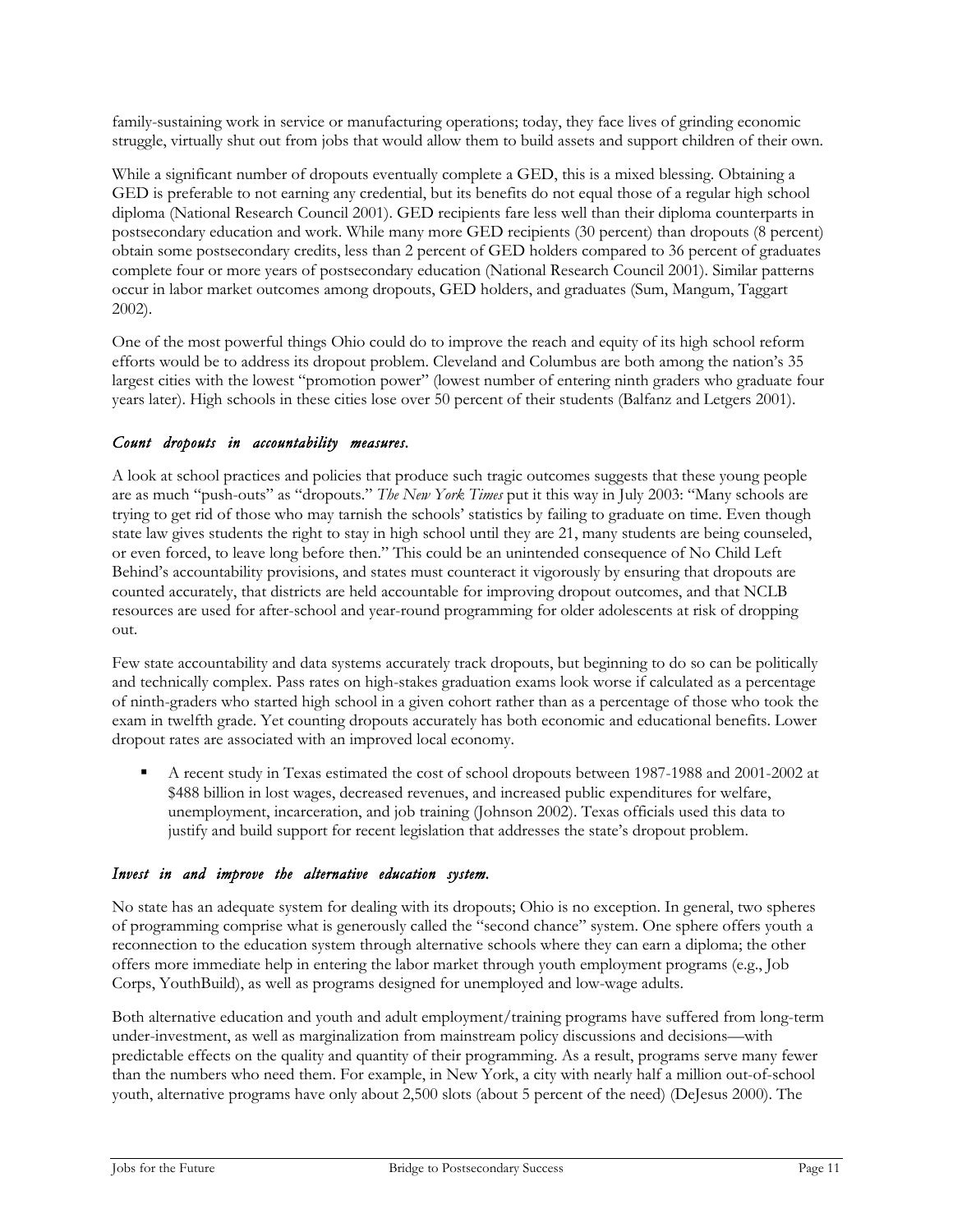Workforce Investment Act serves less than 1 percent of eligible population (Sum et al. 2002), and funding for summer youth jobs has been completely eliminated.

Regardless of which parts of the second-chance "system" students enter, Ohio must ensure that students who are most behind get access to challenging academic content, intensive supports, engaging pedagogies, and connection to outside partners—including the community, employers, and postsecondary institutions. The more disconnected out-of-school youth require very targeted outreach and programming as well as more comprehensive services. Few schools focus specifically on serving this population, and those that do are often as marginalized as the youth they serve.

Fortunately, emerging, innovative efforts are involving these providers meaningfully in systemic improvement plans and enhancing their ability to connect youth to postsecondary credentials that have value in the labor market.

 At the community level, particularly in urban areas, some promising attempts link in-school and outof-school resources and supports for older adolescents. For example, Chicago civic and community leaders have created After School Matters, an initiative to scale up out-of-school learning opportunities for older youth. The effort aims to reach more than half of Chicago's teenagers by 2005, offering them supports and opportunities in the out-of-school hours. To deliver this programming, clusters of schools, parks, and libraries are linked together to form neighborhood "campuses" throughout the city. Currently, eighteen clusters (up from six in 2000) are home to the four After-School Matters programs, which focus on the arts (visual and performing), sports (playing and coaching), technology (Web design and robotics), and literacy (through storytelling). Each of these programs includes paid employment, apprenticeships with skilled adults, opportunities to teach others, and intentional skill building (Steinberg et al. 2003).

#### *Allow flexibility in the use of charters and new school funds for schools that address needs of dropouts effectively.*

At the institutional level, a robust number of impressive learning options have emerged with the help of flexible funding arrangements.

- High schools run by community-based organizations under contract with school districts, like YouthBuild or El Puente in Milwaukee, extend the school day by involving youth in communitydevelopment activities.
- "Flex" schools like Horizonte in Salt Lake City serve high school students, young parents, adults, and ESL students on a schedule that runs for twelve months a year, day and evening, with open entry and exit, advisory groups, and structured group activities to help students learn decision-making and teamwork skills.
- Participants in Jobs Corps and YouthBuild programs earn technical certificates and move on to community college career pathways, and Adult Basic Education programs recruit and provide supports to young adults as they attend community college.

Ohio has one of the best program models offering technical certification, a high school diploma, and up to one year of credit toward an Associate's degree. ISUS Trade and Technology Prep, a community high school in Dayton, offers a program for high school dropouts that combines high school academics, college-level technical courses at a local community college, and hands-on skills practice.4 Students can earn a high school diploma and college credits and advance toward national construction certification or computer-related

 $\overline{a}$ 

<sup>4</sup> ISUS is redesigning its postsecondary partnership to ensure that both the funding and the instructional practices support ISUS students' success in postsecondary education.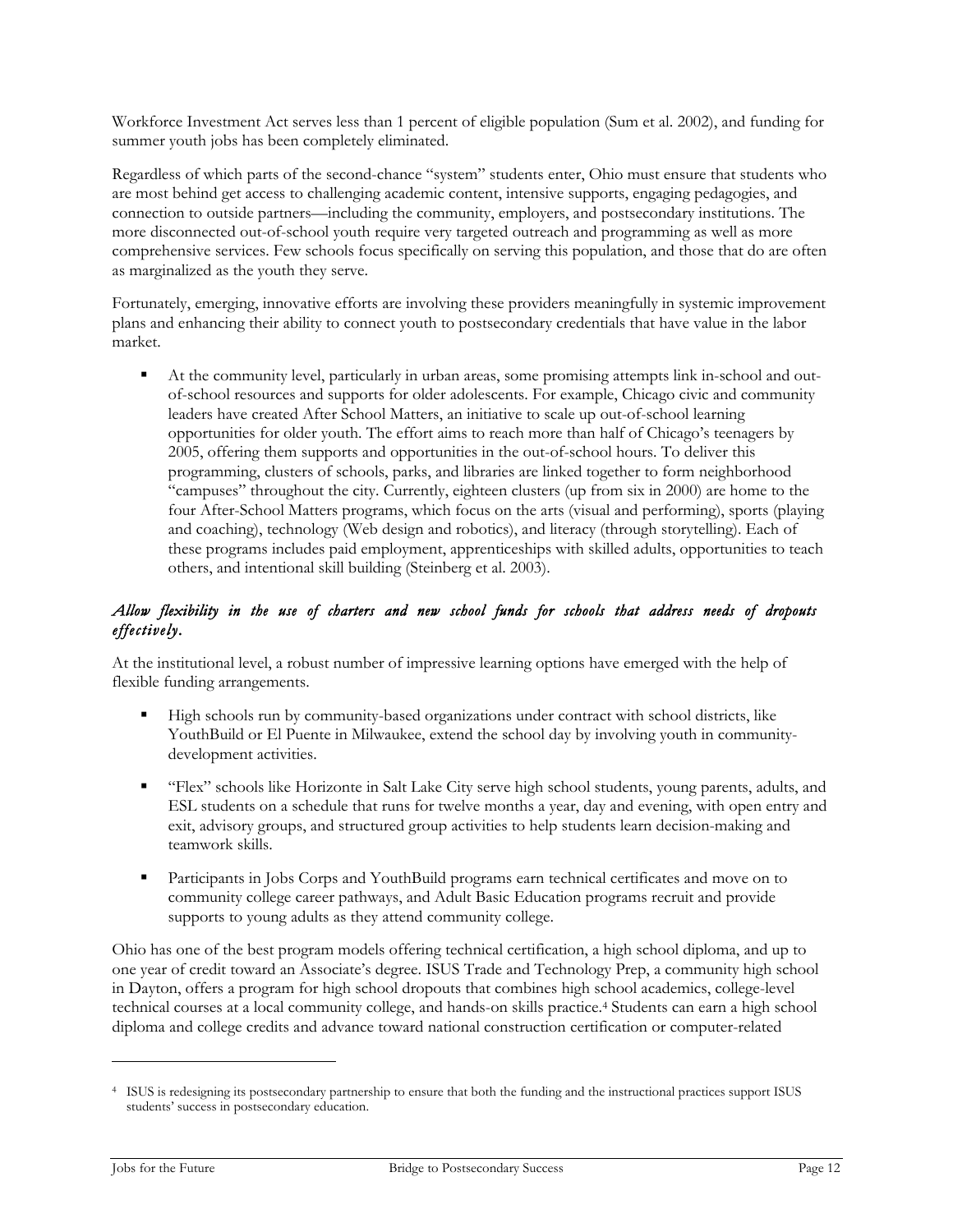certifications. Despite entering the school facing numerous challenges to success, 60 percent of ISUS students meet the graduation requirements, including passing statewide assessments and college courses—in two years.

#### *Make connections to postsecondary education, particularly community colleges.*

The success of ISUS is a reminder that community colleges are a key part of any strategy to re-engage and connect youth to postsecondary credential pathways. The accessibility and affordability of community colleges make them a potentially powerful bridge into the education system or labor market for older adolescents and young adults who have dropped out of high school.

At this point, however, community colleges do not have a strong track record serving students entering with serious skill deficiencies, significant financial needs, and family responsibilities. In part, this is because these students may not be prepared to enter a program leading to an Associate's Degree or vocational certification without a GED, English language proficiency, or remedial courses. Many technical certificate training programs require reading and math skills at the ninth-grade level, and entering students with skills below that must first complete remedial or developmental courses, for which they usually do not receive credit.

Some community colleges are exploring ways to shorten the time it takes to develop the necessary skills and earn a credential, thereby creating more easily navigable pathways into credential programs. These colleges are redesigning traditional programs to better accommodate the support needs, time constraints, and employment imperatives of young adults. Their strategies include: contextualizing basic skills learning and speeding up progress towards credit by integrating developmental education or English language instruction into occupational or academic programs; breaking a single credential program into a sequence of modules that yield interim credentials recognized by local firms; and making scheduling more flexible by creating evening and weekend schedules and introducing on-line and self-paced course work.

 Such strategies in the context of a school have great promise for providing postsecondary success for youth least likely to achieve it. For example, **Portland Community College** enrolls over 2,000 high school-age students, making it the largest high school in Portland, Oregon. With multiple entry points, PCC Prep's College Bound program allows students with as low as third-grade-level reading and math skills to enroll in non-credit and developmental education courses that link directly to credit-based career education programs. Eighty percent of the out-of-school youth who enter PCC's high school completion program continue their education in the program, earn a diploma or a GED, return to a high school program, or obtain employment while simultaneously gaining college credits. As a dropout recovery and prevention program, PCC's alternative pathway receives average daily attendance money for its students. When students move into college coursework, they become eligible for Pell grants as well.

Other policy approaches outlined elsewhere in this paper would have the added benefit of enabling Ohio to stimulate more successful efforts to serve dropouts. These include: permitting per-pupil funding to follow a dropout who reconnects to an alternative pathway toward a postsecondary credential, and creating weighted funding formulae that assign more value to these youth and encourage effective programming to serve them.

#### *4. Create the systemic context to support these changes.*

#### *Strategies:*

- Set a stretch goal.
- Integrate the K-12 and postsecondary data systems into a single system.
- **•** Create governance mechanisms that improve secondary and postsecondary alignment of goals, planning, and budgets.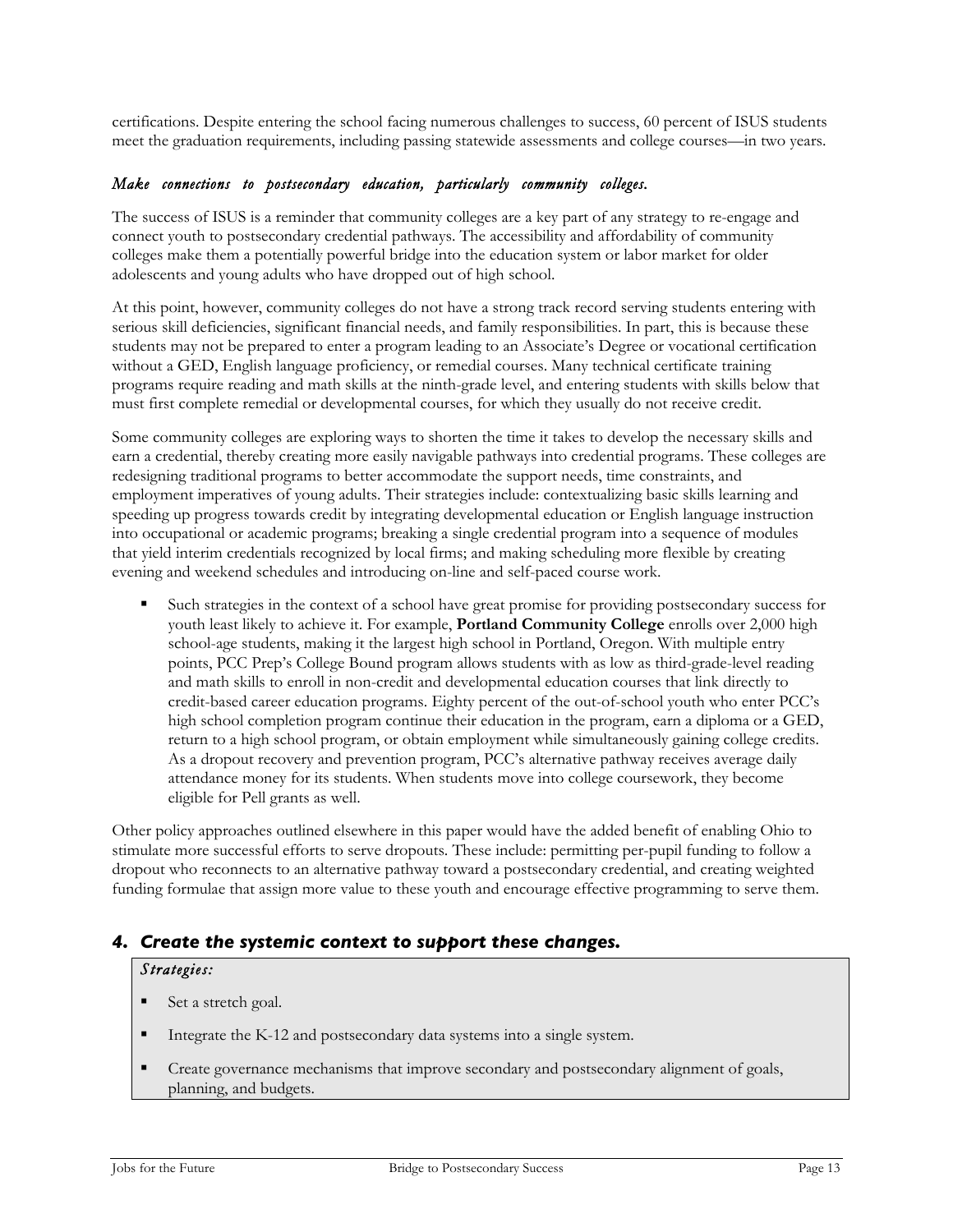Achieving objectives 1 through 3 entails much greater coordination and incentives for cooperation than is the norm across the secondary and postsecondary sectors. In many respects, then, one of the more important roles Ohio can play is to act as a catalyst: set enhanced objectives for its education pipeline and put state-level systems into place that reflect and enable more formal interaction between its secondary and postsecondary sectors. The following three strategies support those aims.

#### *Set a stretch goal.*

Ohio can set a statewide numerical target for expanding the number of young people who complete both high school and a first postsecondary credential program. The goal should be ambitious but realistic, focused on completion not just access, and it should be disaggregated for the population groups least likely to succeed without attention and help: minorities, English language learners, low-income, and first-generation college goers. Ohio could, for example, commit to doubling the numbers of low-income young people who achieve a recognized postsecondary credential (AA, BA, Apprenticeship) by age 26. Iowa Governor Tom Vilsack called for just this earlier in the year when he declared that 90 percent of all Iowans should have a postsecondary credential.

To promote shared accountability, a visible campaign should inform the public about the state's goals and increase awareness about the value of higher education. Each year, state K-12 and higher education governing boards should submit to the governor and legislature progress reports on Ohio's secondary and postsecondary institutions. State leadership could go further by linking a percentage of any education budget increases to the implementation of strategies to achieve the state policy goals.

#### *Integrate the K-12 and higher education data systems into a single system.*

If Ohio wants to treat its educational institutions as a single pipeline, it needs to be able to view student progress along that pipeline as a single trajectory. This is impossible if the K-12 data system is incompatible with and disconnected from the higher education data system. States need to collect and report attainment and achievement outcome across K-12 and higher education for all youth over time. A unique identifier should be assigned to every student in the state upon entering a public institution. Outcomes should be tracked across institutions and across institutional levels. Florida and Illinois have gone the furthest in integrating their data systems.

Data from different systems should be warehoused and maintained together, not separately. The integrated data system should be housed in an entity beholden to neither the K-12 chief state school officer nor the state higher education executive officer. The system must also be committed to a careful presentation of evidence of state progress toward improvement goals. Regular disaggregated reporting of performance should be organized and presented in a form that is publicly accessible and easy to understand. (While student privacy issues are an important concern, states are developing ways to assign identifiers that protect privacy.)

Data systems should track each student's progress over time in school and in the labor market so both educational and economic success can be gauged. By linking education and employment data systems that are now separate, Ohio could know the attainment and achievement of students in all public education institutions that serve them—whether a public high school, a charter school, an alternative program in the second-chance or employment training system, or a college or university. It could also know the relationship between students' education and career outcomes.

Many states have the technical ability to collect longitudinal data on students through student records and unemployment insurance records, but only a few states (e.g., Florida, Illinois, Tennessee, and Texas) have begun to do so. Thirty-nine states have student unit record systems that monitor course progress in higher education, according to the National Center for Higher Education Management Systems. Ohio, through the Board of Regents' management information system, is among them. These record systems cover as many as 70 percent of higher education enrollments nationwide. At least half of these systems are linked to other state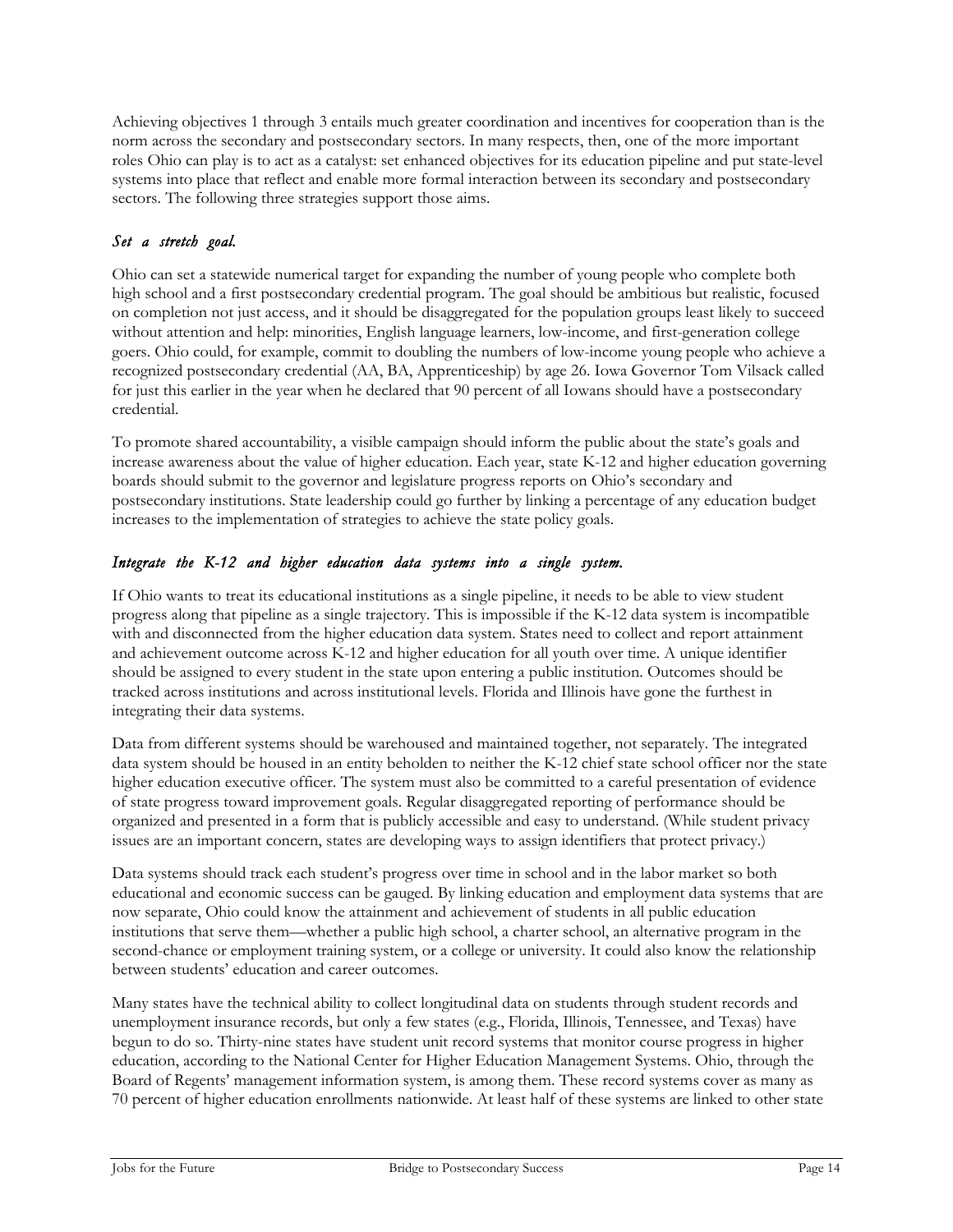databases, such as high school records and wage data (Ewell, Schild, and Paulson 2003). Integrating these records more fully with K-12 data systems and with employment data systems is an achievable step.

#### *Create governance mechanisms that improve the secondary and postsecondary alignment of goals, planning, and budgets.*

To point high school reform toward improved postsecondary attainment, joint policymaking and communication between K-12 and postsecondary are needed on issues such as funding, accountability, data sharing, matriculation and transfer, student learning (curriculum, standards, and assessment), and teacher training and professional development.

Ohio's coordinating mechanism for the governance of K-12 and higher education could be a major asset in the preceding areas, if it is provided the statutory authority to allow it to work across sectors in four ways:

- *Managing an ongoing stakeholders' forum that calls for improved educational outcomes:* Only by mutual action can secondary and postsecondary education accomplish the policy goals recommended here. These could include reducing remediation, increasing postsecondary completion, and reducing enrollment and persistence gaps among white, minority, and low-income students.
- *Promoting and funding cross-institutional initiatives, implementing the kinds of initiatives that bring together institutions from all sectors*: For example, Ohio can increase its support for dual and concurrent enrollment. Broader student participation in these accelerated opportunities would compel secondary and postsecondary institutions to align curriculum, standards, assessments, and the transfer of academic credit.
- *Aligning performance goals and data and creating K-16 accountability systems:* Systems that share common goals and accountability systems will force K-12 and higher education governance bodies to look outward to linkages between the systems and the transitions students must make.
- *Creating more opportunities for integrated legislative policymaking:* These recommendations will be easier to accomplish, and more effective in their implementation, if there is an organizational base for K–16 policymaking and oversight.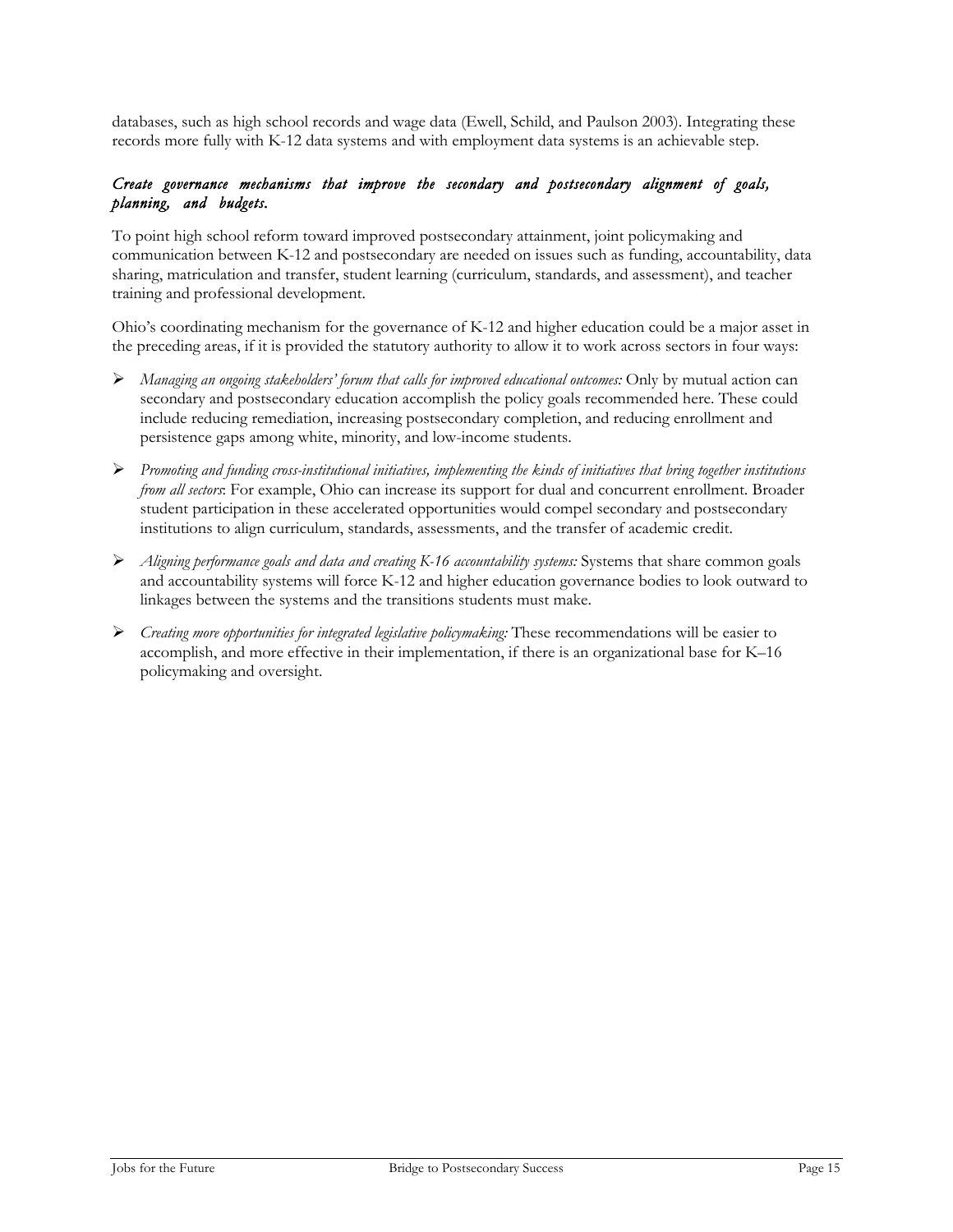## **Bibliography**

*In addition to the works cited below, this issue brief draws heavily on two other Jobs for the Future publications:*

Kazis, Richard, Hilary Pennington, and Kristin Conklin. 2003. *Ready for Tomorrow: Helping All Students Achieve Secondary and Postsecondary Success.* Boston, MA, and Washington, DC: Jobs for the Future and the National Governors Association.

Kazis, Richard, Joel Vargas, and Nancy Hoffman, eds. Forthcoming. *Double the Numbers: Increasing Postsecondary Credentials for Underrepresented Youth.* Cambridge: Harvard Education Publishing Group.

\*\*\*

Adelman, Clifford. 1999. *Answers in the Tool Box: Academic Intensity, Attendance Patterns, and Bachelor's Degree Attainment.* Washington, DC: U.S. Department of Education.

American Diploma Project. 2004. *Ready or Not: Creating a High School Diploma that Counts.* Washington: American Diploma Project.

Balfanz, Robert and Nettie Legters. 2001. *How Many Central City High Schools Have a Severe Dropout Problem, Where Are They Located, and Who Attends Them? Initial Estimates Using the Common Core of Data.* Cambridge, MA.: Harvard Civil Rights Project.

Carnevale, Anthony P. and Donna M. Desrochers. 2003. *Standards for What? The Economic Roots of K 16 Reform.* Princeton, NJ: Education Testing Service.

Camblin, Sharon, Yvette Gullatt, and Shayna Klopott. 2003. *Strategies for Success: Six Stories of Increasing College Access.* Washington: Pathways to College Network Clearinghouse.

Cavalluzzo, Linda, Christopher Corallo, and Will Jordan. 2002. *Case Studies of High Schools on College Campuses: An Alternative to the Traditional High School Program.* Charleston, West Virginia: AEL.

Crist, Cynthia, Mary Jacquart, and David Shupe. 2002. *Improving the Performance of High School Students: Focusing on Connections and Transitions Taking Place in Minnesota.* Washington: U.S. Department of Education, Office of Adult and Vocational Education.

DeJesus, E. 2000. *Undervalued and Overlooked: Educational Standards and Out-of-School Youth.* Gaithersburg, MD: Youth Development and Research Fund.

Education Commission of the States. 2004. "Preparation: Dual/Concurrent Enrollment." Website issues page. http://www.ecs.org/ecsmain.asp?page=/search/default.asp.

Ewell, Peter, Paula R. Schild, and Karen Paulson. 2003. *Following the Mobile Student: Can We Develop the Capacity for a Comprehensive Database to Assess Student Progression.* Indianapolis: Lumina Foundation for Education 2003. At www.luminafoundation.org/publications/researchreports/NCHEMS.pdf.

Jobs for the Future and the Center for Collaborative Education. 2003. *Creating Schools That Work: Lessons for Reform from Successful Urban High Schools.* Boston, MA: JFF and CCE.

Joftus, Scott. 2002. *Every Child a Graduate: A Framework for an Excellent Education for all Middle and High School Students.* Washington, DC: Alliance for Excellent Education.

Johnson, Roy L. 2002. "Texas Schools Have Weak Holding Power: Texas Public School Attrition, 2001–2," *IDRA Newsletter* (October), Intercultural Research Development Association, San Antonio, Texas. www.idra.org/Newslttr/2002/Oct/Roy.htm#Art1.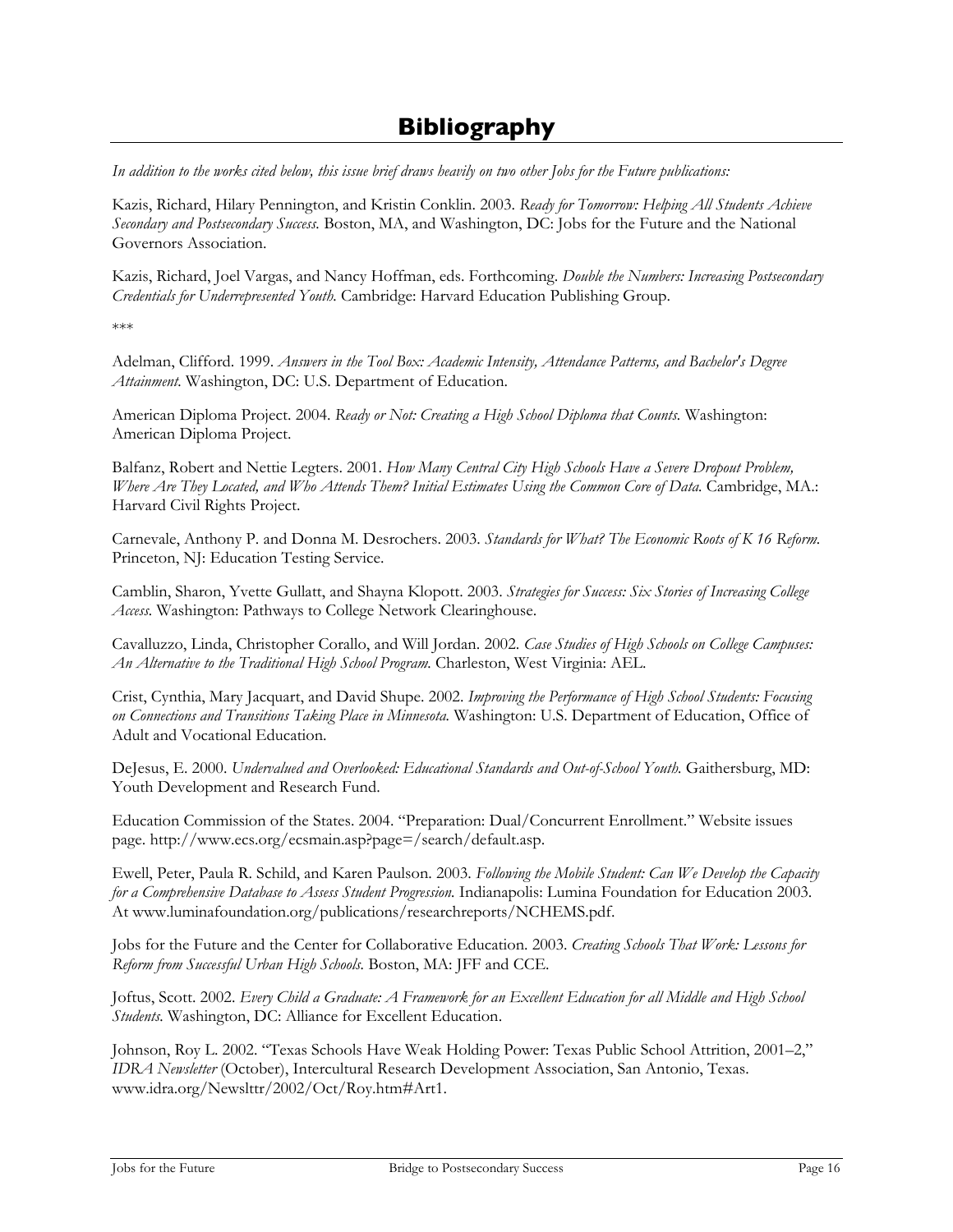Kirst, Michael. 2000. "Overcoming the High School Senior Slump: New Education Policies." In *Crosstalk*, Fall.

Martinez, Monica and Judy Bray. 2002. *All Over the Map: State Policies to Improve the High School.* Washington, DC: National Alliance on the American High School.

Mass Insight Education and Research Institute. 2003. *Beyond Tests and Good Intentions: What the Academic "ER" Looks Like in Boston, Springfield and Worcester.* Boston, MA: Mass Insight Education and Research Institute.

Michelau, Demarée. 2001. "Postsecondary Enrollment Options Programs." In *National Conference of State Legislatures State Legislative Report*, vol. 26, No. 4, pp. 1-29.

National Governors Association 2003, "Clearinghouse on Educational Policy Issues." www.nga.org/center/topics/1,1188,D\_5444,00.html.

National Research Council. 2001. *Understanding Dropouts: Statistics, Strategies, and High-Stakes Testing.* Washington: National Academy Press.

St. John, Edward P., Glenda D. Musoba, Ada B. Simmons, and Choong-Geun Chung. 2002. *Meeting the Access Challenge: Indiana's Twenty-First Century Scholars Program.* New Agenda Series, vol. 4, no. 4. Indianapolis: Lumina Foundation for Education.

Schwartz, Robert. Forthcoming. "Multiple Pathways—And How to Get There." In Richard Kazis, Joel Vargas, Nancy Hoffman, eds. *Double the Numbers: Increasing Postsecondary Credentials for Underrepresented Youth.* Cambridge: Harvard Education Publishing Group.

Smith, Stephanie and Jean Thomases. 2001. *CBO Schools: Profiles in Transformational Education.* Washington, DC: Center for Youth Development and Policy Research.

Steinberg, et al. 2003. *Four Building Blocks for a System of Educational Opportunity: Developing Pathways To and Through College for Urban Youth.* Boston, MA: Jobs for the Future.

Sum A., G. Mangum, G. and R. Taggart. 2002. *The Young, the Restless and the Jobless: The Case for a National Jobs Stimulus Program Targeted on America's Young Adults.* Policy Issues Monograph 02-01, Sar Levitan Center for Social Policy Studies, John Hopkins University.

Sum, Andrew, et al. 2002. "Left Behind in the Labor Market: Labor Market Problems of the Nation's Out-of-School, Young Adult Populations." Prepared for Alternative Schools Network, Chicago, IL. November 2002.

Toft, Graham S. 2002. "Youth Tuitionship: An Alternative Funding Arrangement to Improve Markets and Respect Individual Learning Differences." Policy paper prepared for the Office of Vocational and Adult Education, U.S. Department of Education. March.

U.S. Census Bureau. 2002. "The Big Payoff: Educational Attainment and synthetic Estimates of Work-Life Earnings." U.S. Census Current Population Survey. July 2002.

Venezia, Andrea, Michael W. Kirst, and Anthony L. Antonio. 2003. *Betraying the College Dream: How Disconnected K–12 and Postsecondary Education Systems Undermine Student Aspirations.* Palo Alto, CA: Stanford University.

Washington State Board for Community and Technical Colleges. 2002. *Running Start: 2001-02 Annual Progress Report.* Olympia, WA.